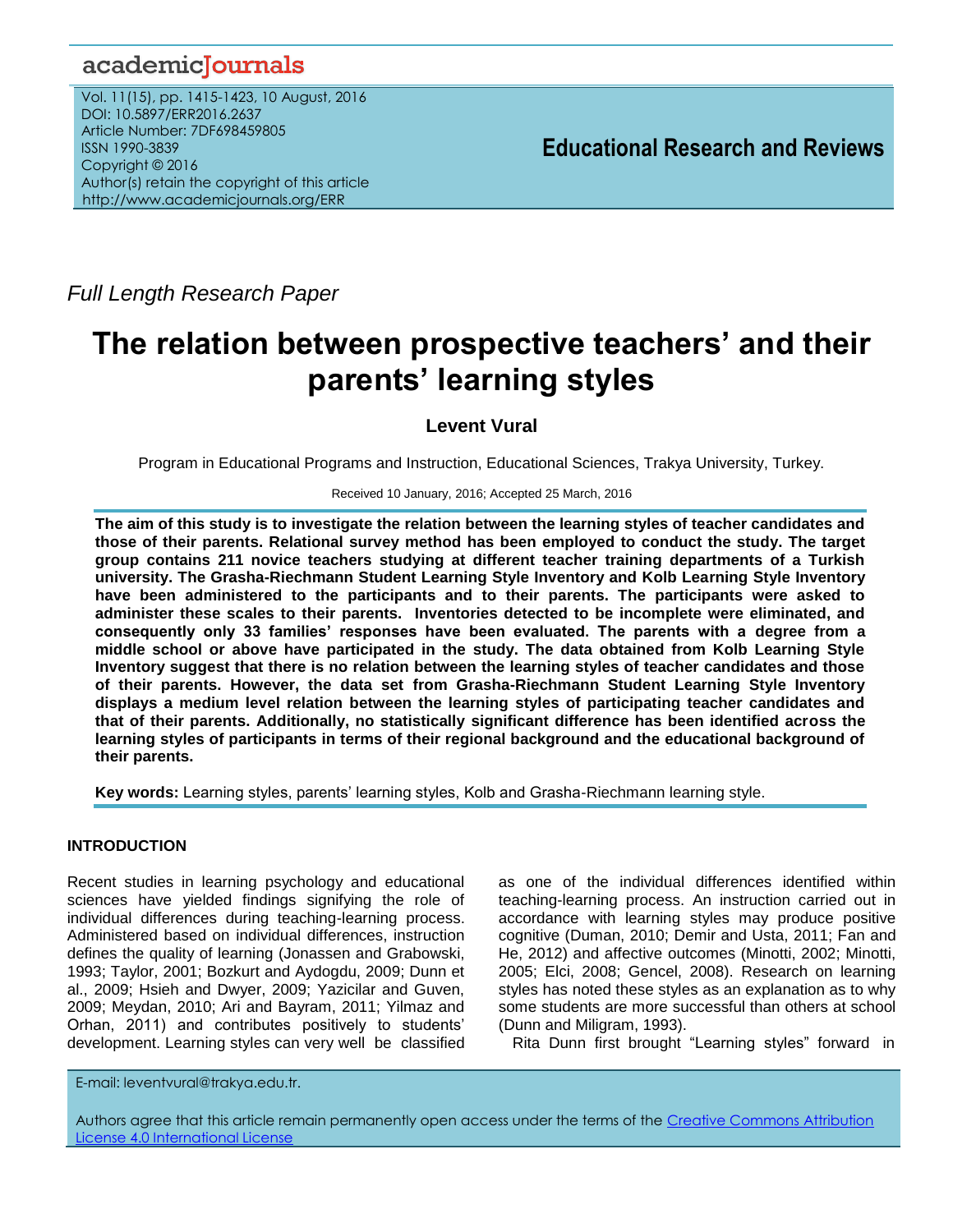1960. Dunn defines learning styles as "use of different and idiosyncratic tactics when learning or preparing to learn a piece of new and difficult information", or "some biological and developmental features that turn what is a wonderful method of teaching for some students into a nightmare for some others." (Boydak, 200; Acikgoz, 2003). The literature contains a variety of definitions and explanations concerning learning styles. This inconsistency in the literature on learning styles, says Ekici (2003), is a byproduct of its trivet nature with cognitive, affective, and physiological aspects, and a result of focus only on one of these dimensions by the researchers. This variation in the definition of learning styles has led to more than one type of classification in the literature. A study by Guven et al. (2008) has revealed that the classification in the literature involves 27 distinct learning styles. Although there have been various classifications of learning styles, Butler (1996) states that each individual has a unique thinking process, and these classifications do not say anything as to which one is the best or worst learning style, or which one is the right or wrong style.

Another reason why there is more than one way of classifying these learning styles is that personality traits also influence individuals' choice among these styles. In this sense, it will not be wrong to conclude that learning styles vary as much as characters do. The way individuals intake and process information, as well as their responses regarding motivational and environmental settings, are all considered as factors determining how learning styles are classified. Even though the literature offers an array of various definitions and classifications concerning learning styles, still the following is what can be distilled from what the study has found out about learning styles so far:

1. Learning styles may vary across individuals. Each individual has a unique style.

2. Many factors affect identification of learning styles.

3. An individual's learning styles are consistent, and they form a unity.

4. Many theoreticians have treated learning styles separately, and they haven't included features related with "study skills" into the styles.

5. Most of the definitions and classifications regarding learning styles are based on the interaction between the learner and the information.

6. Various scholars have produced different classifications as a result of focusing on distinct features of learning styles.

Many factors are influential over the formulation of one's learning styles. These factors can be grouped into two as the inborn and the acquired. Kaminska (2014) states that the question of learning style being biologically or environmentally determined has not yet been fully answered. "Some research indicates that certain elements of learning styles are outcomes of genetic make-up while others are influenced by life experiences" (Kaminska, 2014). For instance, Restak and Thies (1979) believe that learning styles mostly have genetic roots; whether someone feels better studying under dim or bright light, prefers a silent or noisy environment to study, or chooses studying at a table or on a bed are all dependent on genetics (Dunn and Milgram, 1993). As cited by Guven (2004), earlier experience and the expectations of one's environment play a crucial role over the development of learning styles. Furthermore, family, school, and workplace are also included among the factors affecting individuals. Dunn et al. (1989) note that learning styles are related to individual's moment of birth, cognitive development, maturation, which hemisphere of the brain is more active, holistic and analytic processes, individual's nature, and their self-conception. Referring especially to Kolb's and Dunn's study (2005), Cuthbert (2005) underlines that one's learning styles do not change quickly, but, in time, qualitative modifications may be observed as a result of growing, maturation, and changing environmental factors. On the other hand, Babadogan (2003) concludes that 20% of an individual's learning styles is genetically determined, and the rest is associated with students' preferences such as silence or background noise, bright or dim light, relaxed or upright posture, studying non-stop or with breaks, perceptual modes (auditory, visual, tactile), nibbling or not during studying, sticking with fixed times of a day, being mobile or immobile, and holistic or analytic thinking processes when focusing on a piece of new and difficult academic information. However, related studies report that individuals are not equally affected by these variables forming their learning styles. Many learners are primarily influenced by 6 to 14 variables (Dunn, 1984).

Other aspects of learning styles, apart from those transmitted through genetics, grow as an individual's experiences accumulate. Social preferences, learning motivation, and responsibility can be taught depending on the developmental level of individuals. This theory is supported by the differences and similarities between students from various cultural backgrounds and success levels, and their learning styles (Dunn, 1995). In addition, learning styles also vary across individuals from the same culture or group, across siblings, and parents and their children (Dunn and Milgram, 1993; Dunn and Griggs, 1995). This discrepancy strengthens the theory that learning styles are not only comprised of those features transferred via genetics, but there are other aspects that can change and improve learning styles.

Dunn (1984) finds it "confusing" that children and their parents and also siblings may have different learning tendencies despite the genetic aspects of learning styles. Relevant research points that children and parents generally have distinct learning styles. Children's learning styles do not reflect the learning styles of parents, and vice-versa. Thus, each parent and each child may have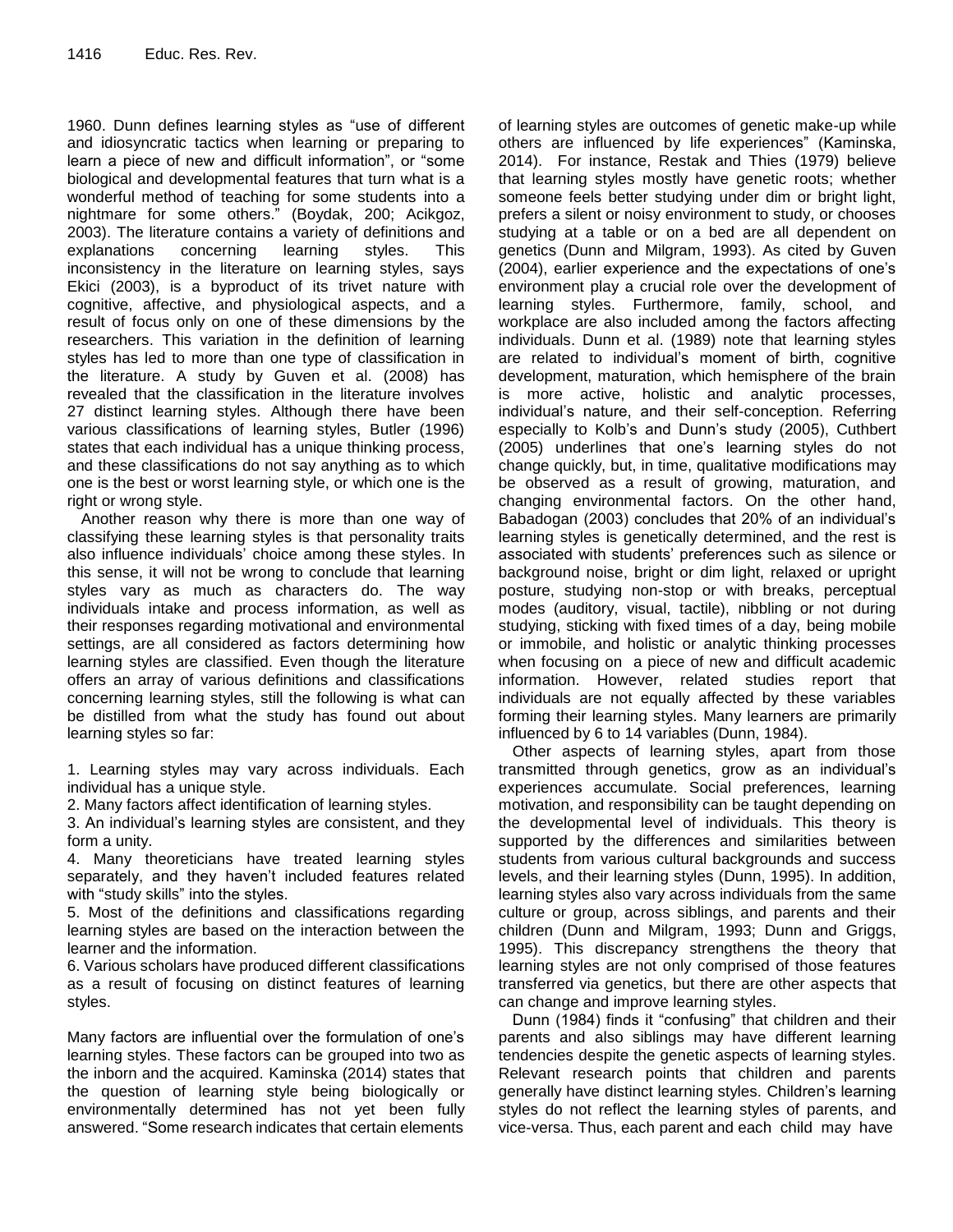totally different learning preferences (Dunn and Milgram, 1993). In spite of these differences, parents mostly tend to inoculate their own learning styles back at school days onto their children. This is generally attributed to the possibility that parents may not be aware of the fact that their children may prefer different learning styles. In a study examining the correlation between parents' perception regarding their children's learning styles and the actual learning styles that their children prefer, DeBello and Guez (1996) have reported no significant relation between what parents think about the learning styles of their children and those that their children really prefer and employ. This led to a pool of findings supporting the idea that parents do not have comprehensive information about their children's learning preferences. Moreover, this unawareness causes parents to impose their own styles onto their offspring. Dunn and Milgram (1993) think the efforts to infuse children with their parents' learning styles constitute a major source of problem, and they warn that this may end up with disappointment on both parents and children. Even the siblings sharing the same family and parents may not have exactly the same or at least similar learning preferences.

The literature holds a body of research concluding either that learning preferences of children and their parents may be different, or that they may be using the same or at least similar styles. As cited by Leone (2008), in a study examining the differences and similarities between children's and parents' learning styles, Dunn (2006) concludes that if there is more than one child in a family, the first child tends to have similar learning preferences with one of the parents and the second child develops similar learning styles with those of the other parent. In a more recent study, Borchetta (2007) focuses on the similarities and differences between siblings' learning styles and those of their parents', and the author reports that children are inclined to have similar preferences with their parents in terms of study posture, light effects, and visual learning conditions. In this sense, sons have been noted to be like their fathers in terms of relaxed posture and daughters to resemble their mothers with respect to strong academic learning motivation. However, overall analysis of these data hardly indicates any significant similarity between the learning styles of parents and those of their children.

Research investigating if learning styles are formed by genetic factors or they are acquired via experience is scarce in both Turkish and international literature. Of those international studies, many were completed in early 1980s and they mostly scrutinized Dunn and Dunn learning styles theory. In this regard, Leone (2008) states that international research on the similarities and differences between parents' and children's learning styles is quite limited. The literature review completed for the present study has yielded no Turkish research on the relation between the learning preferences of parents and those of their children. Of all the studies conducted on learning styles in Turkey, almost all focus on the influence of parents' attitudes over learning preferences (Palut, 2008; Bozaslan, 2012), if learning styles vary across several socio-economic variables (Demir and Sen, 2009; Merter, 2009), scale development (Balat et al., 2012), and identifying the learning styles of learners at different levels (Mutlu, 2008; Demir, 2010).

This research has been designed to identify the relationship between parents' learning styles, and those of their children since international studies mostly narrow down on Dunn and Dunn learning styles and there is no single research focusing on this aspect in Turkey despite the high number of relational and empirical studies. Accordingly, the overall aim of the current study is to find out the degree of similarity between parents' and children's learning styles, and to investigate if some socio-economic variables relate to the similarities or differences between these learning preferences. Based on this overall aim, answers have been sought for the following questions:

1. Are the learning styles of parents and prospective teachers similar with respect to Kolb learning styles? 2. Are the learning styles of parents and prospective teachers similar with respect to Grasha and Reichman learning styles?

3. Are socio-economic variables influential over either the similarity or the difference between parents' and prospective teachers' learning styles?

#### **METHODOLOGY**

#### **Research design**

This research has a relational survey design. Relational surveys aim to determine the degree of change or if there is a change among two or more variables. In such studies, the variables to be examined in terms of their relation are symbolized separately (Karasar, 2007). In the current study, the relation between the learning styles of pre-service teachers and those of their parents has been investigated, and the influence of several socio-economic variables over this relation has been questioned. In this sense, the dependent variables of the present study are the learning styles of both prospective teachers and their parents, and the independent variables are some socio-economic factors such as the department the pre-service teachers are studying, the educational background of the parents and the neighborhood.

#### **Research universe and sample**

The universe of this study is the prospective teachers studying at various teacher training programs at Trakya University and their parents. With respect to the sampling for the research, pre-service teachers from different departments (because each department requires a score from separate fields of study) and their parents with a degree at least from middle school and above were selected. The reason the researcher chose prospective teachers from different departments is to access a variety of learning styles during data collection. Likewise, parents with a degree at least from a middle school or above were chosen because the participants were expected to have a long period of learning experience, and also to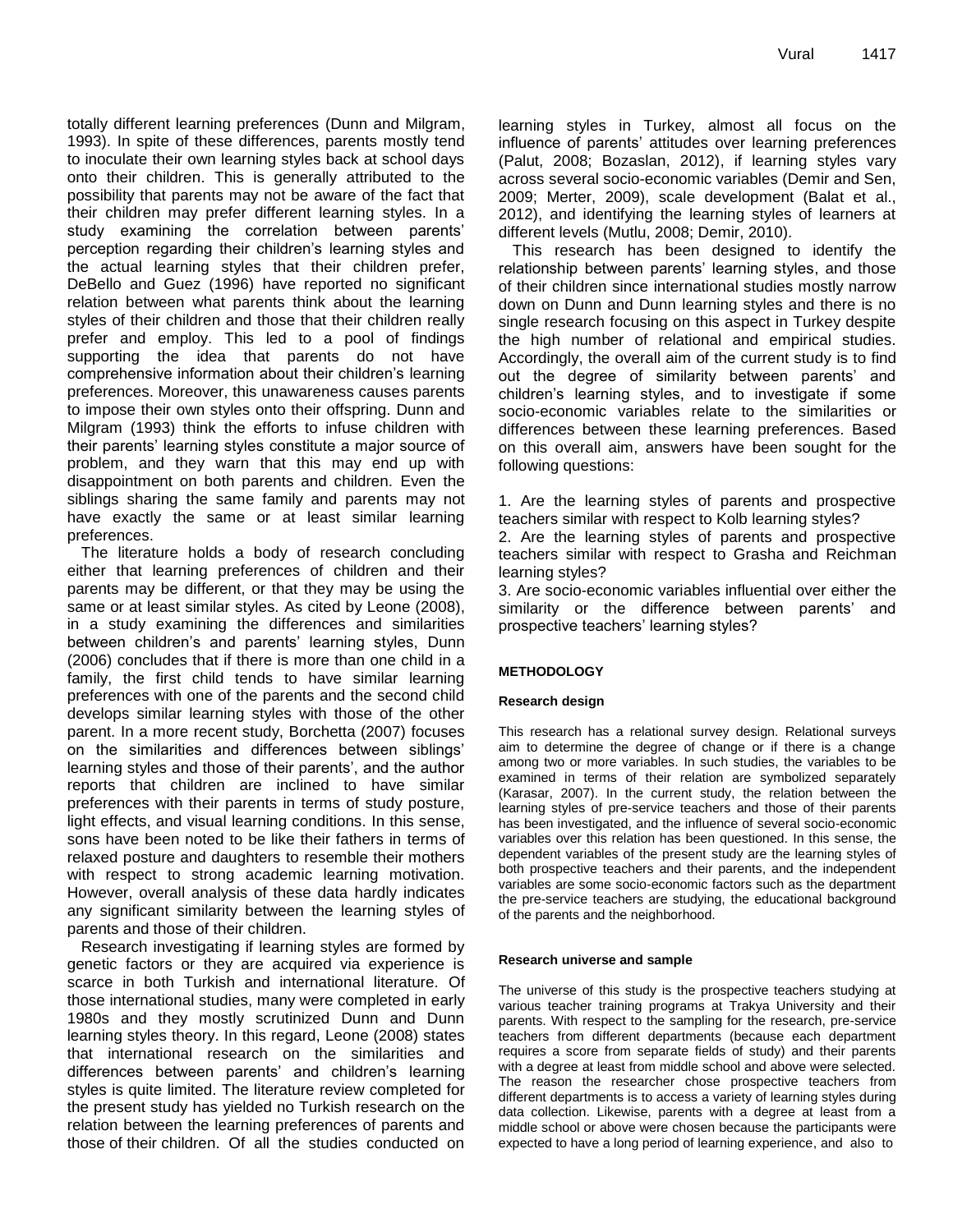| <b>Teacher training programs</b> | The number of<br>prospective<br>teachers in the<br>research universe | The number of<br>prospective<br>teachers in the<br>actual research data | The number of<br>parents who<br>responded the<br>inventories |
|----------------------------------|----------------------------------------------------------------------|-------------------------------------------------------------------------|--------------------------------------------------------------|
| <b>Primary School</b>            | 120                                                                  | 87                                                                      | 29                                                           |
| Pre-School                       | 42                                                                   | 40                                                                      | $\overline{\phantom{0}}$                                     |
| Science                          | 39                                                                   | 39                                                                      | 4                                                            |
| English Language                 | 51                                                                   | 45                                                                      | ۰                                                            |
| Total                            | 252                                                                  | 211                                                                     | 33                                                           |

**Table 1.** Numerical data regarding the teacher training programs from which research data have been collected.

know themselves in terms of how they learn. These conditions were mandated in order to enhance the validity of the findings to be obtained in this study. However, some difficulties were identified during the administration of data collection tools to the parents; therefore, no scale was given to the parents of prospective teachers studying in the pre-school and language teaching departments.

Research data were collected in two phases. In the first one, prospective teachers studying in different teacher training programs such as primary school, pre-school, science, and English language were administered the data collection tool; and in the second one, teacher candidates' parents whose educational background met the selection criteria were given a second data collection tool. Based on the demographic information pre-service teachers provided during the first phase of data collection, some prospective teachers were asked to administer the second data collection tool to their parents at the end of the fall term of 2012 to 2013 academic year. By the start of the spring term in the same academic year, it was clear that the number of parents who responded to the tool was not enough. Therefore, research data was mostly collected from the teacher candidates at primary school teacher training program due to ease of access to both students and their parents. In this sense, Table 1 depicts the numerical values concerning the data collection process of the present study.

As displayed in Table 1, the research universe included a total of 252 teacher candidates, yet only 211 of them were appropriate to partake in the study. Some of the data concerning the teacher candidates were excluded from the analyses due to lack of some relevant information such as name/last name/nickname or lack of care in filling out the scales. With respect to the parents who were administered the data collection tools, 33 parents' learning styles were determined. Data set concerning these 33 parents and their children served the settlement of the research findings.

#### **Data collection tools**

Two different learning style approaches were employed in this study in order to obtain more valid results; thus, Kolb and Grasha-Riechman learning style inventories were utilized as data collection tools. The reason why Grasha-Riechman learning styles inventory was used is that the researchers think that this scale has a more tangible classification of styles, and the items in the scale are based on real learning situations, which would help the parents respond to the scale more easily. Likewise, Kolb learning styles inventory was chosen because it is the first one adapted to Turkish language (Askar and Akkoyunlu, 1993) and the most frequently used one in nation-wide surveys.

Of course, there is an adapted version of Grasha-Reichman learning styles inventory within Turkish literature (Zereyak, 2005; Cengizhan, 2006; Kocak, 2007), and it has been employed as data collection tool in several studies, too. This scale consists of 60

**Table 2.** Reliability coefficients of Grasha-Riechmann learning styles inventory according to learning styles classification.

| <b>Learning style</b>        | Alpha value |
|------------------------------|-------------|
| Independent learning style   | 0.662       |
| Passive learning style       | 0.644       |
| Cooperative learning style   | 0.757       |
| Dependent learning style     | 0.650       |
| Competitive learning style   | 0.815       |
| Participatory learning style | 0.774       |

items segregated across six learning styles such as independent, passive, cooperative, dependent, competitive and participatory (Grasha, 2002). Each learning style is examined through 10 items. The subjects score the items from 1-to-5, and the learning style with the highest score is determined as the learning style of the subject. The internal consistency of the scale was tested based on the data collected from the prospective teachers. Table 2 presents the internal consistency coefficients of Grasha-Reichman inventory.

As clearly seen in Table 2, the alpha values for all the learning styles are higher than 0.60. Generally, an alpha value of 0.70 is required for the internal consistency to be within ideal limits. However, low alpha values are not a surprise for scales with few number of items since the alpha value is sensitive to the total number of items in a scale (Akbulut, 2010). Thus, internal coefficients of the data obtained from the research sample indicate a reliable internal consistency. On the other hand, Kolb learning styles inventory is composed of 12 learning situations each of which requires a grading from 1 to 4 (1: the least appropriate, 2: somewhat appropriate, 3: appropriate, and 4: the most appropriate) (Guven, 2004). Each grading matches up with one of the factors comprising the inventory. In this sense, the first factor is Concrete Experience "CE", second one is Reflective Observation "RO", third is Abstract Conceptualization "AC", and the fourth is Active Experience "AE". Internal consistency of each factor has been analyzed for the reliability of the inventory. Internal consistency coefficients across sub-factors are presented in Table 3.

Table 3 shows that reliability coefficients of all the sub-factors of Kolb learning styles inventory are higher than 0.70. This means that the internal consistency of the inventory is reliable in terms of the factors (Palland, 2001). Furthermore, the relational values between the factors were also examined in order to see the relation across these factors and to set the validity of the inventory. Table 4 displays the relational values across factors. Table 4 depicts that the relation values among all factors are negative, which provides solid indicators that the measurement is valid. Especially, the strong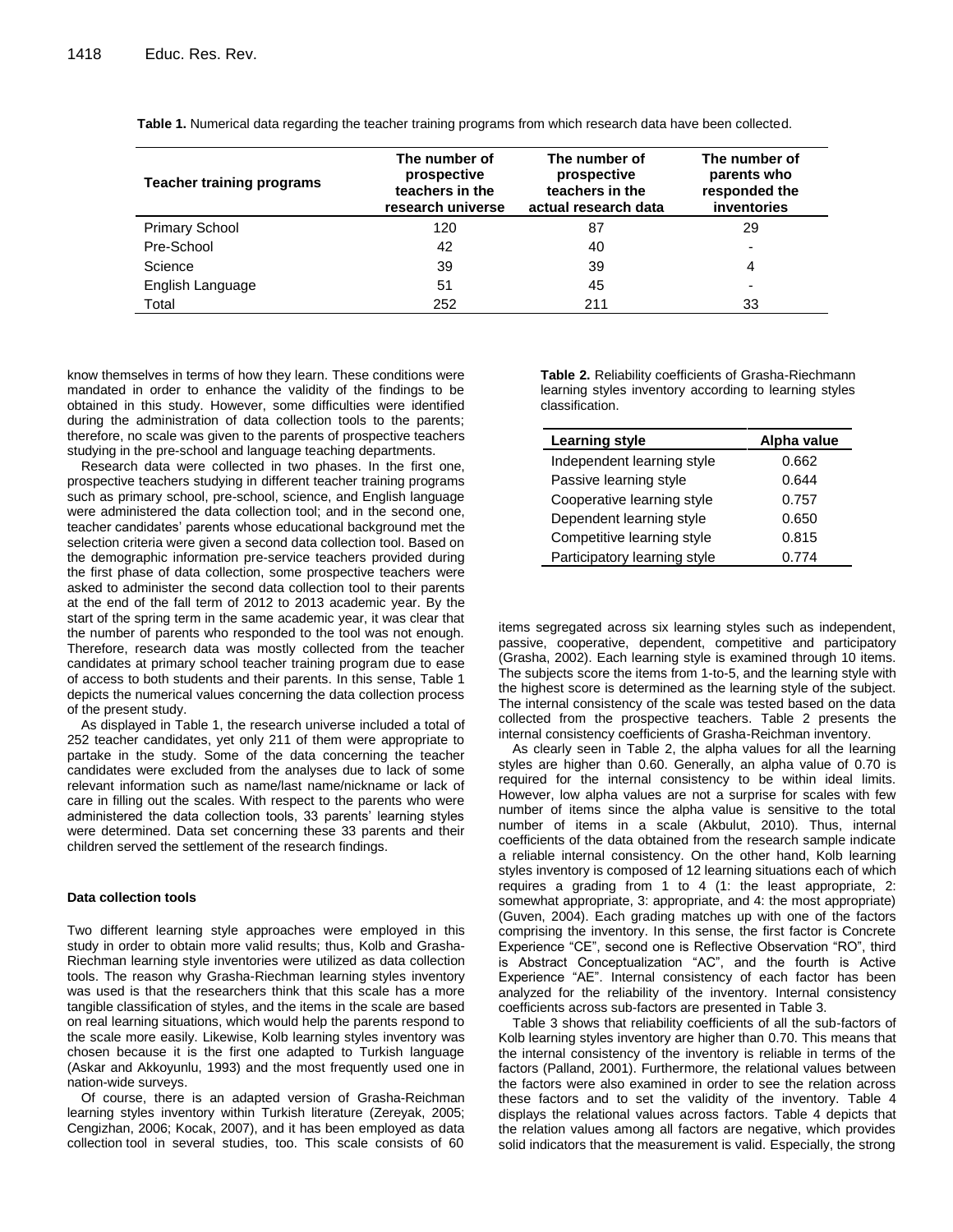**Table 3.** Reliability coefficients of Kolb learning styles inventory in terms of sub-factors.

| <b>Sub-factors</b>              | Alpha value |
|---------------------------------|-------------|
| Concrete experience (CE)        | 0.743       |
| Reflective observation (RO)     | 0.733       |
| Abstract conceptualization (AC) | 0.800       |
| Active experience (AE)          | 0.761       |

**Table 4.** Relational values across the factors of Kolb learning styles inventory.

| <b>Variable</b> | CЕ | <b>RO</b>                | AC              | AЕ          |
|-----------------|----|--------------------------|-----------------|-------------|
| CЕ              |    | $***$<br>$-259$          | $***$<br>$-503$ | $-162$      |
| RO              | -  |                          | $-141$          | $-530^{**}$ |
| AС              | -  | $\overline{\phantom{0}}$ |                 | $-396$ **   |
| AF              | -  | -                        | -               |             |

 $p<.001$ ;  $p<.005$ .

and clear negative relation between concrete experience and abstract conceptualization (r= -.503) and the one between reflective observation and active experience  $(r= -0.530)$  point that the data obtained from the factors are distinctive and valid.

Accompanied by a form about demographic information, the data collection tools were administered to the prospective teachers simultaneously. The candidates were asked to write either their names or nicknames, if they had any hesitations, on the tools so that the second step of the study concerning the parents could be completed correctly.

#### **Data analysis**

Statistical package for the social sciences (SPSS) 17.0 has been employed to analyze the data collected via both inventories. First, the data were uploaded into the program. During the data process, special attention was paid to write the demographic information about the teacher candidates, and the data obtained from the tools on the same line. All data, if any, were excluded from the analysis if anything had been missing or misplaced. Since the tools contained no negative statement, reverse grading was not conducted. Following the data process on the software, prospective teachers' learning styles were identified based on their scores on the inventories. Concerning the relation between the learning styles of pre-service teachers and those of their parents, some nonparametric tests were employed. Chi-square and non-parametric methods for the relational tests were utilized because the obtained data was a kind of classification data.

#### **RESULTS**

Results and relevant interpretations are presented in accordance with research questions. Therefore, first, findings regarding Kolb learning style inventory are reported, and then those concerning Grasha-Riechmann inventory are discussed. Lastly, the findings about socioeconomic variables and the learning styles of prospective teachers and their parents are noted.

#### **Research question 1: Are the learning styles of prospective teachers and their parents similar with respect to Kolb learning styles inventory?**

The first research question regards the relation between the learning styles of prospective teachers and those of their parents in terms of Kolb learning styles inventory. To do so, individuals' learning styles served as classification estimate level, and the relation between Cramer's V and Phi value was examined. Table 5 shows the values concerning these relation levels. As can be seen in Table 5, no significant relation between the learning styles of teacher candidates and those of their parents has been detected based on the data from Kolb learning styles inventory.

# **Research Question 2: Are the learning styles of prospective teachers and their parents similar with respect to Grasha-Riechmann learning styles inventory?**

Second research question concerns the relation between the learning styles of prospective teachers and those of their parents in terms of Grasha-Riechmann learning styles inventory. Relevant values are depicted in Table 6. Table 6 indicates that there is mid-level (Cramer's V=.561) significant (p<.05) relation between the learning styles of teacher candidates and those of their mothers whereas no significant relation has been detected between the learning styles of pre-service teachers and those of their fathers. This relation between the learning styles of mothers and those of prospective teachers is attributed to qualities of Grasha-Riechmann learning styles classification and to cultural factors. Grasha-Riechmann learning styles classification is more about students' attitudes towards in-class activities than their personal and cognitive features (Montgomery and Groat, 2004).

Thus, the classification is not based on how learners intake and organize new information but on the interaction learners have within the classroom setting. Therefore, this classification, as for Curry (1983), belongs to the group of classifications pertaining to learners' learning preferences about the setting rather than cognitive personality centered classifications. This aspect of learning styles makes it possible to classify learners in certain groups depending on environmental factors and the influence from these factors. Since learning styles are not cognitive personality centered in this inventory, the prospective teachers may have grown similar to their mothers in terms of studying and learning habits as a result of guidance and direction from mothers starting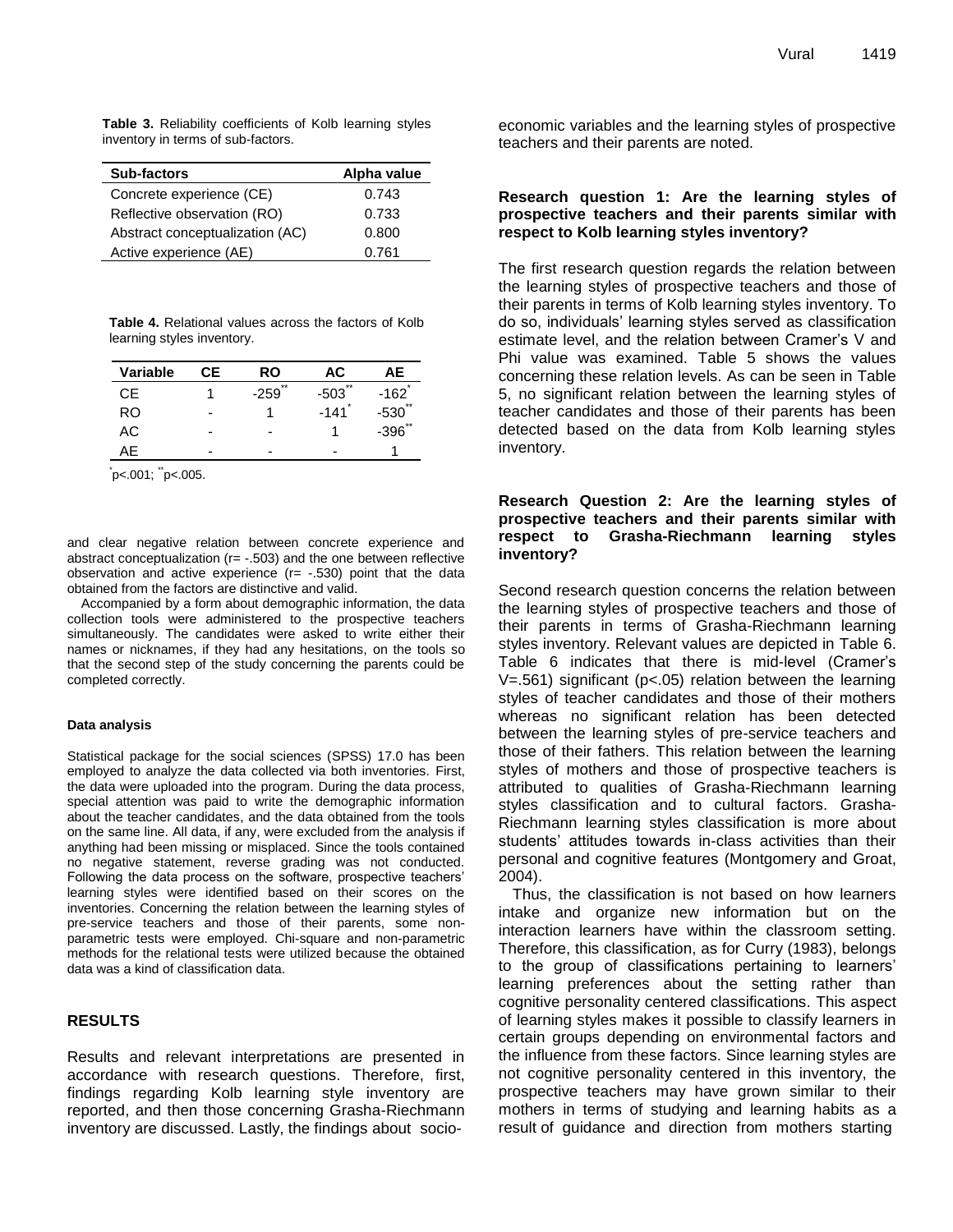**Table 5.** The relation between the learning styles of prospective teachers and those of their parents with respect to Kolb learning styles inventory.

| <b>Relation type</b>         | <b>Number of valid estimates</b> | Cramer's V value |       | Phi value Significance |
|------------------------------|----------------------------------|------------------|-------|------------------------|
| Prospective teacher / Mother | 33                               | 0.380            | 0.658 | 0.283                  |
| Prospective teacher/ Father  | 33                               | 0.481            | 0.862 | 0.078                  |

**Table 6.** The relation between the learning styles of prospective teachers and those of their parents with respect to Grasha-Riechmann learning styles inventory.

| <b>Relation type</b>         | Number of valid estimates | Cramer's V value  Phi value  Significance |       |       |
|------------------------------|---------------------------|-------------------------------------------|-------|-------|
| Prospective teacher / Mother | 33                        | 0.561                                     | 1.123 | 0.003 |
| Prospective teacher / Father | 33                        | 0.408                                     | 0.816 | 0.341 |

p<0.05.

**Table 7.** Learning style differences among prospective teachers in terms of their neighborhoods.

| Variable          | Grasha learning style | Kolb learning style |
|-------------------|-----------------------|---------------------|
| Chi-square        | 0.851                 | 7.765               |
| Degree of freedom |                       |                     |
| Significance      | 0.931                 | 0.101               |

**Table 8.** Differences between the learning styles of mothers and those of prospective teachers based on mothers' educational background.

| <b>Variable</b>   | Learning styles of prospective teachers |                | Learning styles of mothers |               |
|-------------------|-----------------------------------------|----------------|----------------------------|---------------|
|                   | Grasha lear.sty                         | Kolb lear.sty. | Grasha lear.sty            | Kolb lear.sty |
| Chi-square        | 1.013                                   | 2.731          | 0.683                      | 8.591         |
| Degree of freedom |                                         |                |                            |               |
| Significance      | 0.962                                   | 0.741          | 0.984                      | 0.072         |

from early ages.

#### **Research question 3: Are socio-economic variables influential over either the similarity or the difference between parents' and prospective teachers' learning styles?**

As part of the efforts to answer the third research question, learning styles of prospective teachers were examined to see if there was any variance across different neighborhoods. In addition, learning styles of parents were also analyzed to determine if there was a difference among the participants (both students and parents) in terms of parents' educational background. Since the relevant data set is small, non-parametric methods were employed to be able to answer this question. Accordingly, Table 7 depicts the data indicating if prospective teachers' learning styles vary across different neighborhoods. Table 7 shows that teacher candidates' learning styles do not significantly (p>.05) vary in terms of their neighborhoods. Likewise, Table 8 and Table 9 present the data concerning if learning styles of both parents and prospective teachers vary across different educational backgrounds of parents.

As shown in Table 8, learning styles of pre-service teachers and their mothers do not vary significantly across mothers' different educational backgrounds. Based on this, one can conclude that mothers' educational backgrounds are not definitive over learning styles. Analysis of the values in Table 9 points to a similar conclusion with respect to the influence of fathers' educational background over prospective teachers learning styles, which is not statistically significant. Under the light of these findings, one may easily conclude that educational background has no effect over learning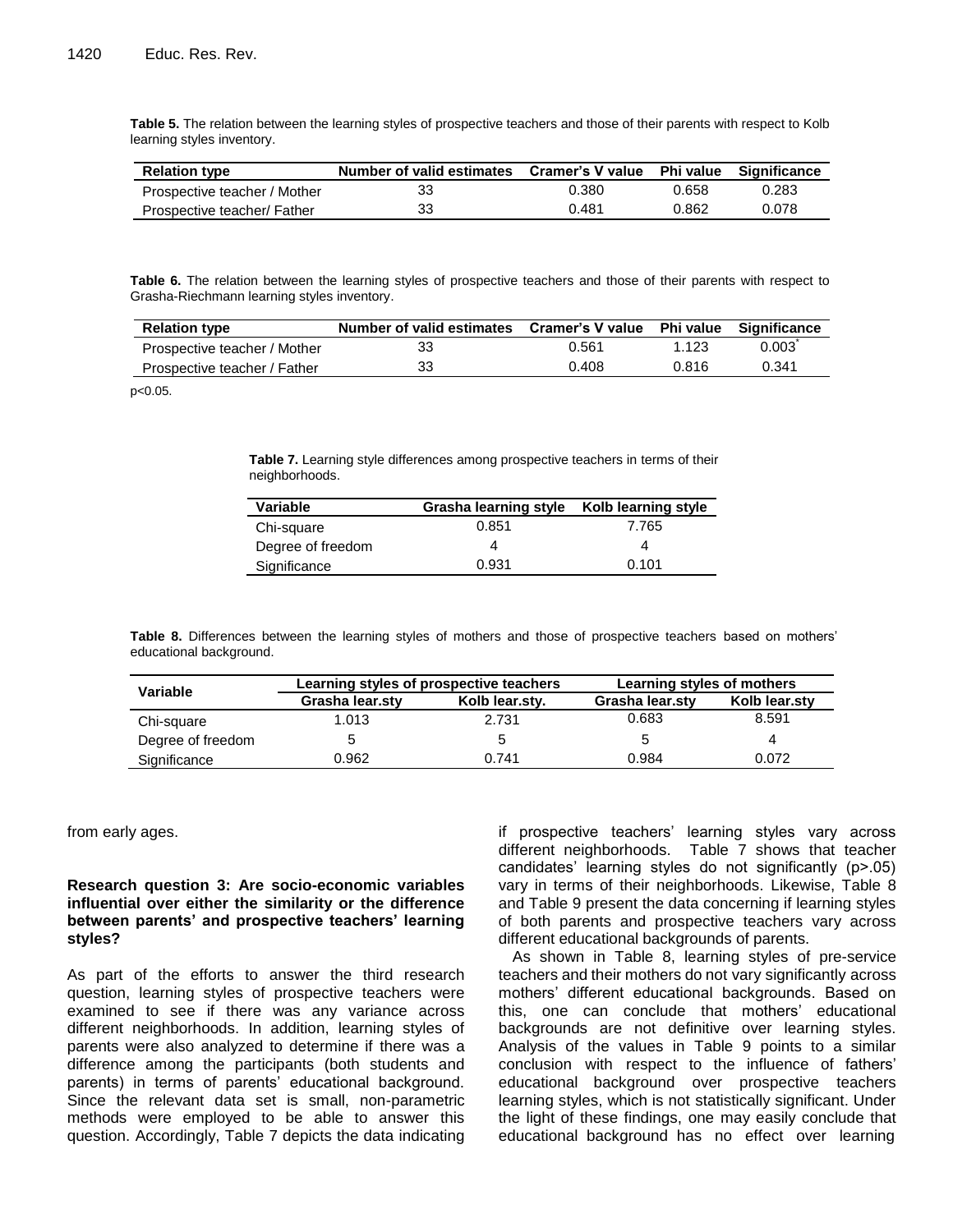| Variable          | Learning styles of prospective teachers |                | <b>Fathers' learning styles</b> |               |
|-------------------|-----------------------------------------|----------------|---------------------------------|---------------|
|                   | Grasha lear.sty                         | Kolb lear.sty. | Grasha lear.sty                 | Kolb lear.sty |
| Chi-square        | 4.470                                   | 4.218          | 4.280                           | 3.658         |
| Degree of freedom | Δ                                       |                | 3                               | ว             |
| Significance      | 0.346                                   | 0.377          | 0.233                           | 0.301         |

**Table 9.** Differences between the learning styles of fathers and those of prospective teachers based on fathers' educational background.

styles.

#### **DISCUSSION AND CONCLUSION**

The field of learning styles has always been one of the topics of research and interest since it was first introduced into the literature. This conceptualization helps us to determine, classify, and define individual differences and preferences regarding learning process. Distinct classifications of learning styles within the literature led to grouping these classifications under certain titles, which brings the studies of Curry (1983) and Sadler and Smith (1996) into mind. In Curry's (1983) onion model, learning styles are categorized in accordance with their specific qualities. According to this model, the inner-most layer of the onion hosts cognitive styles, mid-layer are the styles based on information processing, and the outmost layer of the onion represents those relevant to individual's learning preferences.

Sadler and Smith (1996), on the other hand, group learning styles into four; based on cognitive personality, information processing, study approaches and learning preferences. According to Curry's (1983) model, the outer layer components are more likely to include changeable and observable features due to influence from environmental and cultural factors. Sadler and Smith's (1969) classification is no different. Classifications regarding study approaches and learning preferences are those bearing a higher probability of change as a result of environmental factors. Considering the factors shaping the classification of learning styles, there are two basic determiners; one is whether learning styles have any genetic and congenital qualities, and two is whether learning styles change due to environmental influence or not. Kolb and Grasha-Riechmann learning styles employed in the current study are located on the outer layer of the onion. Both Kolb and Grasha-Riechmann learning styles are classifications based on experience and environmental qualities. In this sense, one of the frequently debated issues in the literature is whether learning styles are inborn characteristics or they develop in accordance with the influence from environmental and cultural factors (Dunn and Milgram, 1993; Dunn, Beudury and Klavas, 1989; Dunn and Griggs, 1995; DeBello and Guez, 1996; Leone, 2008).

Along with this debate and the vagueness regarding

how important these factors are in shaping learning styles, the scarcity of studies investigating the elements influential over learning styles is noteworthy despite the large body of research on learning styles both on national and international scales. Examining parents' and their children's learning styles in order to find out what factors are effective over the formation of learning styles may be an appropriate method, or at least a hint, to search if learning styles are genetic or they are influenced by learning experiences and environment. Thus, this research aimed to identify the learning styles of parents and prospective teachers and to determine if there was any relation between the two.

This study has employed Kolb and Grasha-Riecmann learning style inventories. Both Kolb and Grasha-Riechmann inventories are classified in the outermost layer of the onion model by Curry (1983), that is, these learning styles are formed as a result of individual's learning experience and preferences. Research findings have indicated that there is no relation between the learning styles of prospective teachers and those of their parents with respect to Kolb learning styles inventory while a mid level relation between the learning styles of pre-service teachers and those of their mothers has been identified in terms of the data set obtained from Grasha-Riechmann learning style inventory. This lack of relation between the learning styles of teacher candidates and those of their parents is in line with the findings of Dunn and Milgram (1993) and Borchetta (2007).

On the contrary, the mid-level relation between the learning styles of prospective teachers and those of their mothers can be noted as one of the interesting findings of the present research. Neither national nor international literature reviews have yielded a similar result pointing a relation between the learning styles of students and those of their parents. However, a similar conclusion has been made by Borchetta (2007). Borchetta (2007) concluded that boys resemble their fathers and girls resemble their mothers with respect to learning process. Since no gender comparison has been held in this study, it would be wrong to state that Brochetta's (2007) findings are supported with the current research. Cultural elements are thought to be responsible for the similarity between the prospective teachers and their mothers. Indeed, the results of several nationwide studies (Ahioglu, 2006; Gelbal, 2008; Gungor, 2009; Kaya and Tuna, 2010; Demirezen and Akhan, 2013) have underlined the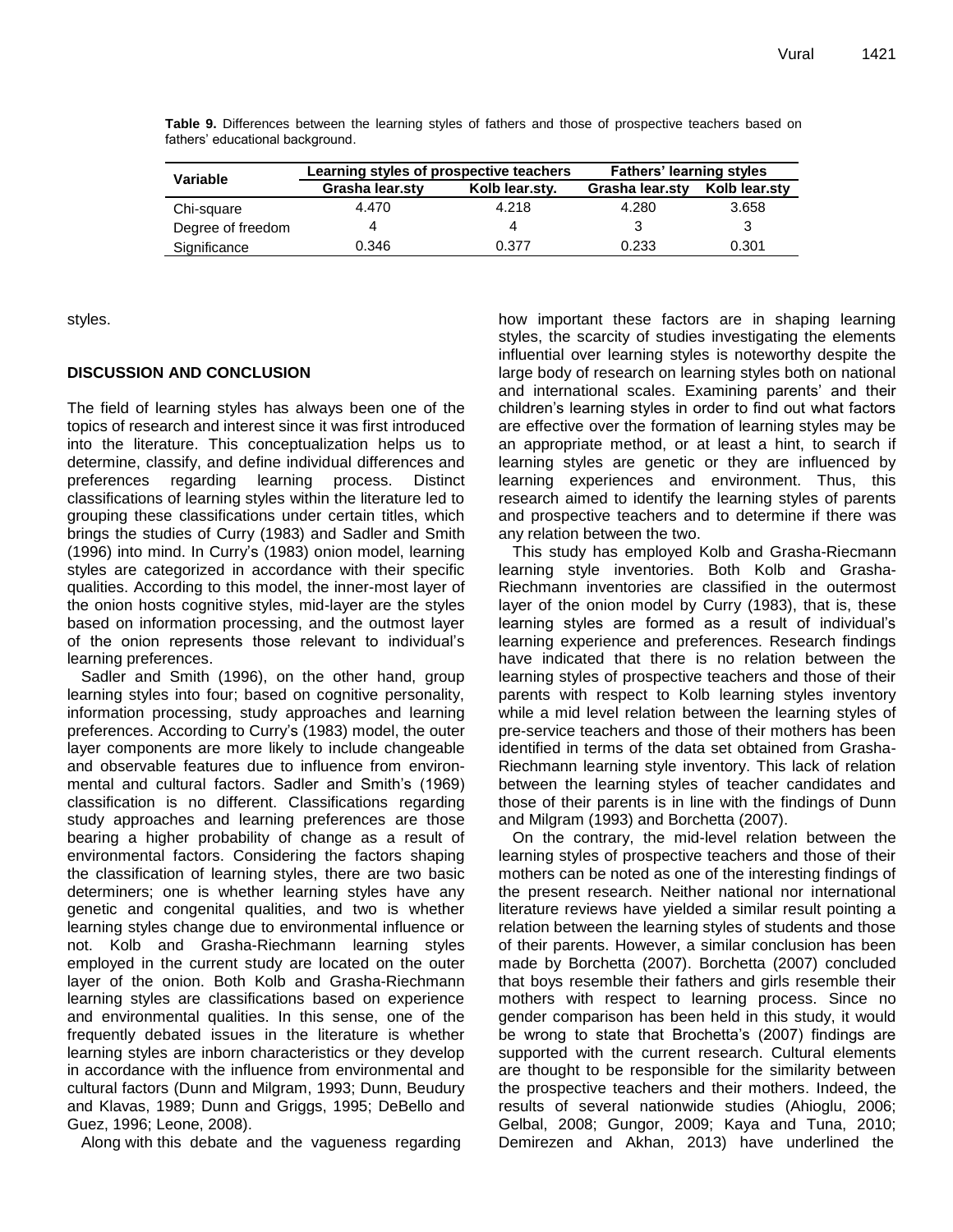definitive role of mothers over their children's learning preferences through trying to build a study habit, helping with the homework assignments, and taking care of every need of their child especially with their younger children at early ages. The fact that this research has concluded a resemblance between the prospective teachers and their mothers in terms of learning styles may be considered as a reflection of a reality that it is the mothers who gets engaged in frequent interactions with their children with respect to learning processes starting from early ages. In addition, Al-Khayat et al. (2013) indicate that the learning styles are connected with the parents especially mothers who have the responsibility of teaching and following up their children in Jordanian Society.

Another research question is directed to figure out if learning styles vary across several social variables. Accordingly, learning styles have been examined to see if they change based on the neighborhood the teacher candidates live and the educational backgrounds of parents. Statistical analyses have yielded that learning styles do not vary across these two variables. All the national studies focusing on the variance of learning styles across the neighborhoods of the participants (Merter, 2009; Besoluk and Onder, 2010; Tomakin, 2012; Baran et al., 2014) have produced different results. For instance, neighborhood was determined as a factor influencing the variance of learning styles in Merter (2009) and Tomakin (2012) whereas the same variable of neighborhood has been noted to have no impact over learning styles in Besoluk and Onder (2010) and Baran et al. (2014). Likewise, other nationwide studies (Yenilmez and Çakır, 2005; Besoluk and Onder, 2010; Gulerci and Oflaz, 2010; Gurpinar et al., 2011; Seven et al., 2012) examining if learning styles vary based on the educational backgrounds of parents have revealed no relation between the learning styles and the educational backgrounds of parents. In this sense, findings of the present study do not match with those in the literature.

Investigating if there is a relation between learning styles of prospective teachers and those of their parents, this research can be considered as one of the pioneers within the national literature in terms of the issue it focuses on, and the field of study it belongs to. In this sense, some limitations also accompany the study. Being unable to reach a larger number of parents and preservice teachers from a variety of fields is the first limitation. Therefore, there is a need for similar studies in the literature to increase the scientific information about this topic. Researchers aspiring to design similar studies may employ different data collection tools for various learning styles in different groups within Curry's (1983) classification. Especially, cognitive and information processing learning styles can be selected and relevant studies can be completed to determine similarities and differences between parents and their children. Furthermore, researchers can enhance their research questions by adding several social variables into their data collection tools. Different conclusions can be made in accordance

with different variables such as the number of siblings, or being the first child or not.

# **Conflict of Interests**

The author have not declared any conflict of interests.

#### **REFERENCES**

- Açıkgoz KÜ (2003). Aktif Öğrenme. (6.baskı). İzmir: Eğitim Dünyası Yayınları.
- Ahioglu Ş (2006). Öğretmen ve veli görüşlerine göre farklı düzeydeki ailelerin ilköğretim birinci sınıf öğrencilerinin okuma yazma sürecini etkileme biçiminin değerlendirilmesi (Yayımlanmamış yüksek lisans tezi) Çukurova Üniversitesi, Adana.
- Akar P, Akkoyunlu B (1993). Kolb öğrenme stili envanteri. Eğitim ve Bilim, 87:37-47.
- Akbulut Y (2010). Sosyal Bilimlerde SPSS Uygulamaları. İstanbul:İdeal Kültür Yayıncılık.
- Al-Khayat Amjad Mohammad, Al-Kreimeen Raed Ahmad, Al-Khayat, Majed Mohammad. (2013). Preferred learning styles in kindergarten students by the viewpoint of their mothers' and teachers'. J. Educ. Pract. 4(10):50-59.
- Arı E, Bayram H (2011). Yapılandırmacı yaklaşım ve öğrenme stillerinin laboratuar uygulamalarında başarı ve bilimsel süreç becerileri üzerine etkisi. İlköğretim Online, 10(1):311-324.
- Babadogan C (2003). Öğrenme stilleri kapsamında öğrencilerin ders çalışma alışkanlıkları. 4. Ulusal Çocuk Kültürü Kongresi: Disiplinlerarası Bakışla Türkiye'de Çocuk, 15-17 Ekim 2003, Ankara: A.Ü. Çocuk Kültürü Araştırma ve Uygulama Merkezi Yayınları.
- Balat GU, Bilgin H, Özdemir AA (2012). 5-6 yaş çocukları için öğrenme stilleri ölçek geliştirme çalışması. İlköğretim Online, 11(2):480-490.
- Baran M, Efe HA, Baran M (2014). An investigation of high school students' cognitive learning styles with respect to certain variables. Cyrpiot J. Educ. Sci. 9(1):40-49.
- Besoluk Ş, Önder İ (2010). Öğretmen adaylarının öğrenme yaklaşımları, öğrenme stilleri ve eleştirel düşünme eğilimlerinin incelenmesi. İlköğretim Online, 9(2):679-693.
- Borchetta J (2007). Extent to which learning styles of biological siblings are different from and similar to each other's and their parents (Unpublished Doctoral Dissertation). St. John's University, NewYork.
- Boydak A (2001). Öğrenme Stilleri, İstanbul, Beyaz Yayınevi.
- Bozaslan H (2012). An investigation of pre-service teachers' parents to the epistemological belief and alternative cognitive properties (a research in Harran University). J. Eur. Educ. 2(1):28-40.
- Bozkurt O, Aydoğdu M (2009). İlköğretim 6.sınıf fen bilgisi dersinde Dunn ve Dunn öğrenme stili modeline dayalı öğretim ile geleneksel öğretim yönteminin öğrencilerin akademik başarı düzeyleri ve tutumlarına etkisinin karşılaştırılması. İlköğretim Online, 8(3):741-754. Butler KA (1996). Learning Style. Colombia: Learner's Dimension.
- Cengizhan S (2006). Bilgisayar destekli ve proje temelli öğretim tasarımlarının bağımsız ve işbirlikli öğrenme stillerine sahip öğrencilerin akademik başarısına ve öğrenme kalıcılığına etkisinin incelenmesi (Yayınlanmamış Doktora Tezi). Yıldız Teknik Üniversitesi Sosyal Bilimler Enstitüsü, İstanbul.
- Cuthbert PF (2005). The student learning process: Learning style or learning approches. Teaching in Higher Education. 10(2):235-249.
- Curry L (1983). An Organization of learning style theory and constructs. Educational Resources Information Center.
- De Bello T, Guez RJ (1996). How parents perceive children's learning styles. Principal 76(2):38-39.
- Demir R (2010). Dokuzuncu sınıf öğrencilerinin öğrenme stilleri ve çoklu zekâ alanlarının incelenmesi (Yayımlanmamış Yükseklisans Tezi). Çukurova Üniversitesi Sosyal Bilimler Enstitüsü Eğitim Bilimleri Anabilim Dalı.
- Demir T, Şen Ü (2009). Görme engelli öğrencilerin çeşitli değişkenler açısından öğrenme stilleri üzerine bir araştırma. J. Int. Soc. Res. 2(8).